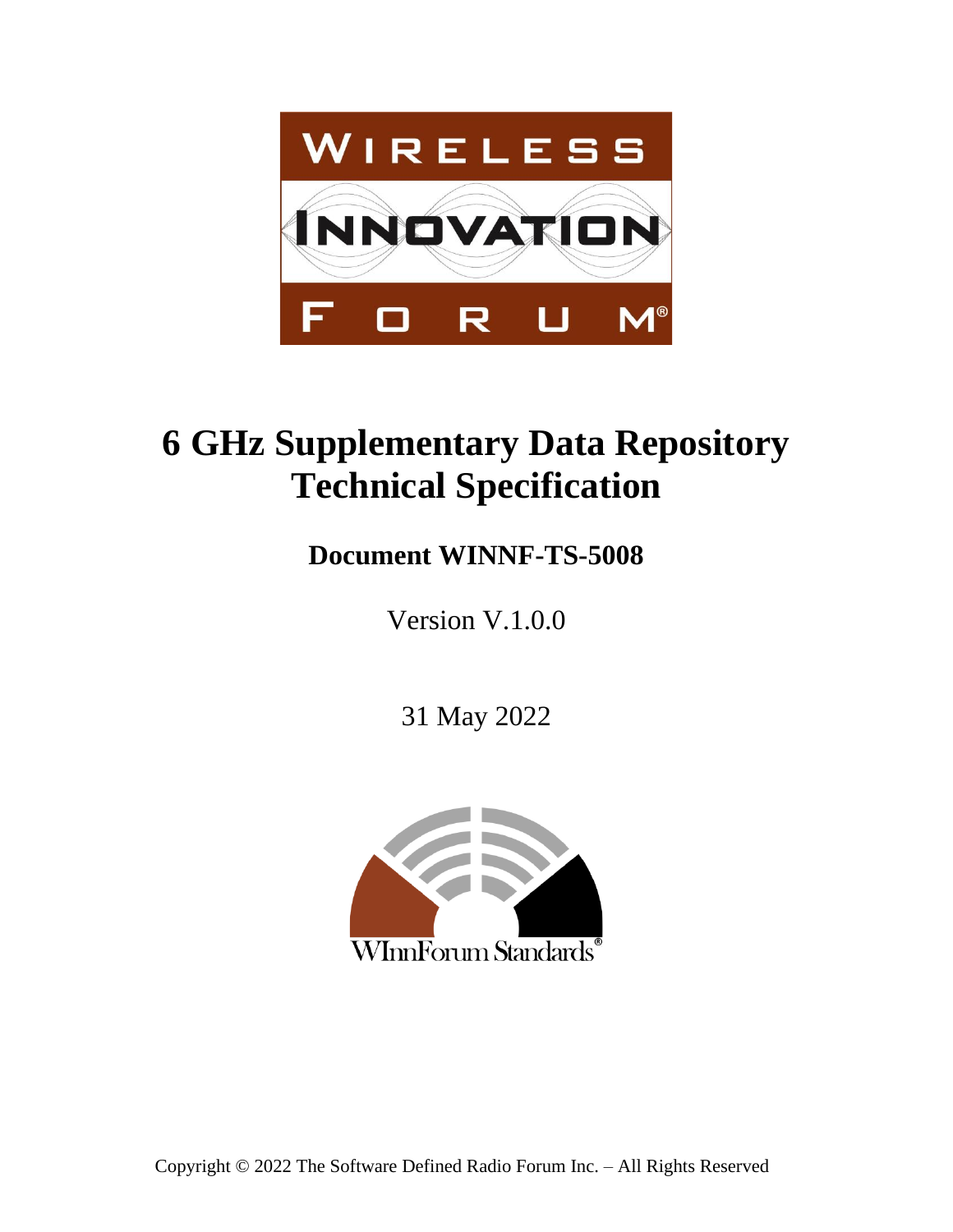

# **TERMS, CONDITIONS & NOTICES**

This document has been prepared by 6 GHz AFC Functional Specification Working Group of the 6 GHz Committee to assist The Software Defined Radio Forum Inc. (or its successors or assigns, hereafter "the Forum"). It may be amended or withdrawn at a later time and it is not binding on any member of the Forum or of the 6 GHz Committee.

Contributors to this document that have submitted copyrighted materials (the Submission) to the Forum for use in this document retain copyright ownership of their original work, while at the same time granting the Forum a non-exclusive, irrevocable, worldwide, perpetual, royalty-free license under the Submitter's copyrights in the Submission to reproduce, distribute, publish, display, perform, and create derivative works of the Submission based on that original work for the purpose of developing this document under the Forum's own copyright.

Permission is granted to the Forum's participants to copy any portion of this document for legitimate purposes of the Forum. Copying for monetary gain or for other non-Forum related purposes is prohibited.

THIS DOCUMENT IS BEING OFFERED WITHOUT ANY WARRANTY WHATSOEVER, AND IN PARTICULAR, ANY WARRANTY OF NON-INFRINGEMENT IS EXPRESSLY DISCLAIMED. ANY USE OF THIS SPECIFICATION SHALL BE MADE ENTIRELY AT THE IMPLEMENTER'S OWN RISK, AND NEITHER THE FORUM, NOR ANY OF ITS MEMBERS OR SUBMITTERS, SHALL HAVE ANY LIABILITY WHATSOEVER TO ANY IMPLEMENTER OR THIRD PARTY FOR ANY DAMAGES OF ANY NATURE WHATSOEVER, DIRECTLY OR INDIRECTLY, ARISING FROM THE USE OF THIS DOCUMENT.

Recipients of this document are requested to submit, with their comments, notification of any relevant patent claims or other intellectual property rights of which they may be aware that might be infringed by any implementation of the specification set forth in this document, and to provide supporting documentation.

This document was developed following the Forum's policy on restricted or controlled information (Policy 009) to ensure that that the document can be shared openly with other member organizations around the world. Additional Information on this policy can be found here: http://www.wirelessinnovation.org/page/Policies and Procedures

Although this document contains no restricted or controlled information, the specific implementation of concepts contain herein may be controlled under the laws of the country of origin for that implementation. Readers are encouraged, therefore, to consult with a cognizant authority prior to any further development.

Wireless Innovation Forum <sup>™</sup> and SDR Forum <sup>™</sup> are trademarks of the Software Defined Radio Forum Inc.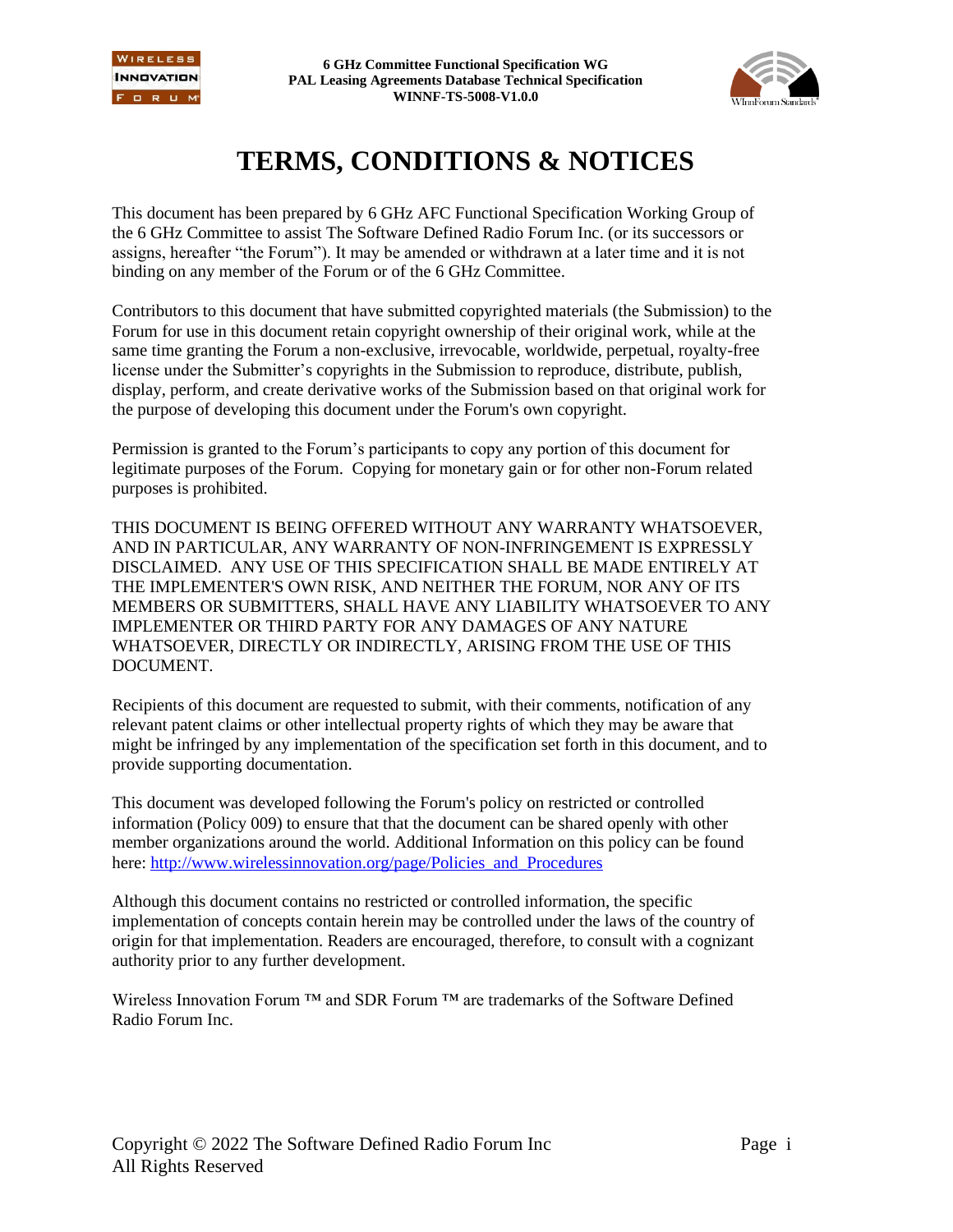



## **Table of Contents**

| $\mathbf{1}$ |     |          |  |  |
|--------------|-----|----------|--|--|
| 2            |     |          |  |  |
| 3            |     |          |  |  |
|              | 3.1 |          |  |  |
| 4            |     |          |  |  |
| 5            |     |          |  |  |
|              | 5.1 |          |  |  |
|              | 5.2 |          |  |  |
|              | 5.3 |          |  |  |
| 6            |     |          |  |  |
|              | 6.1 | General  |  |  |
|              | 6.2 |          |  |  |
|              | 6.3 |          |  |  |
|              | 6.4 |          |  |  |
|              | 6.5 |          |  |  |
| 7            |     |          |  |  |
|              | 7.1 | General. |  |  |
|              | 7.2 |          |  |  |
|              | 7.3 |          |  |  |
|              | 7.4 |          |  |  |
|              | 7.5 |          |  |  |
|              |     |          |  |  |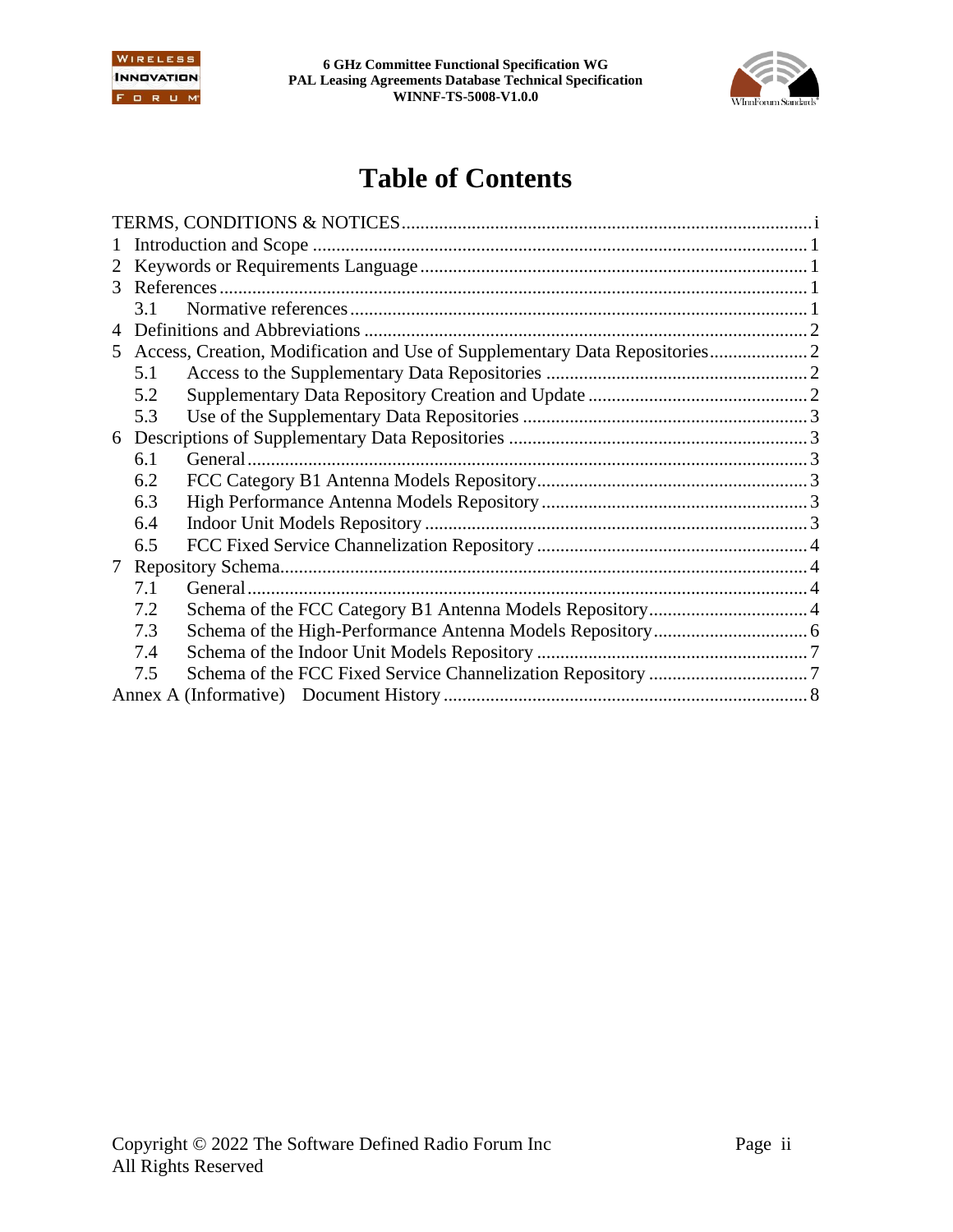

**6 GHz Committee Functional Specification WG PAL Leasing Agreements Database Technical Specification WINNF-TS-5008-V1.0.0**



#### **Contributors**

The following individuals made significant contributions to this document:

Group Chair: Navin Hathiramani (Nokia)

Other Member Representatives:

- CommScope: Peter Young
- Sony: Sho Furuichi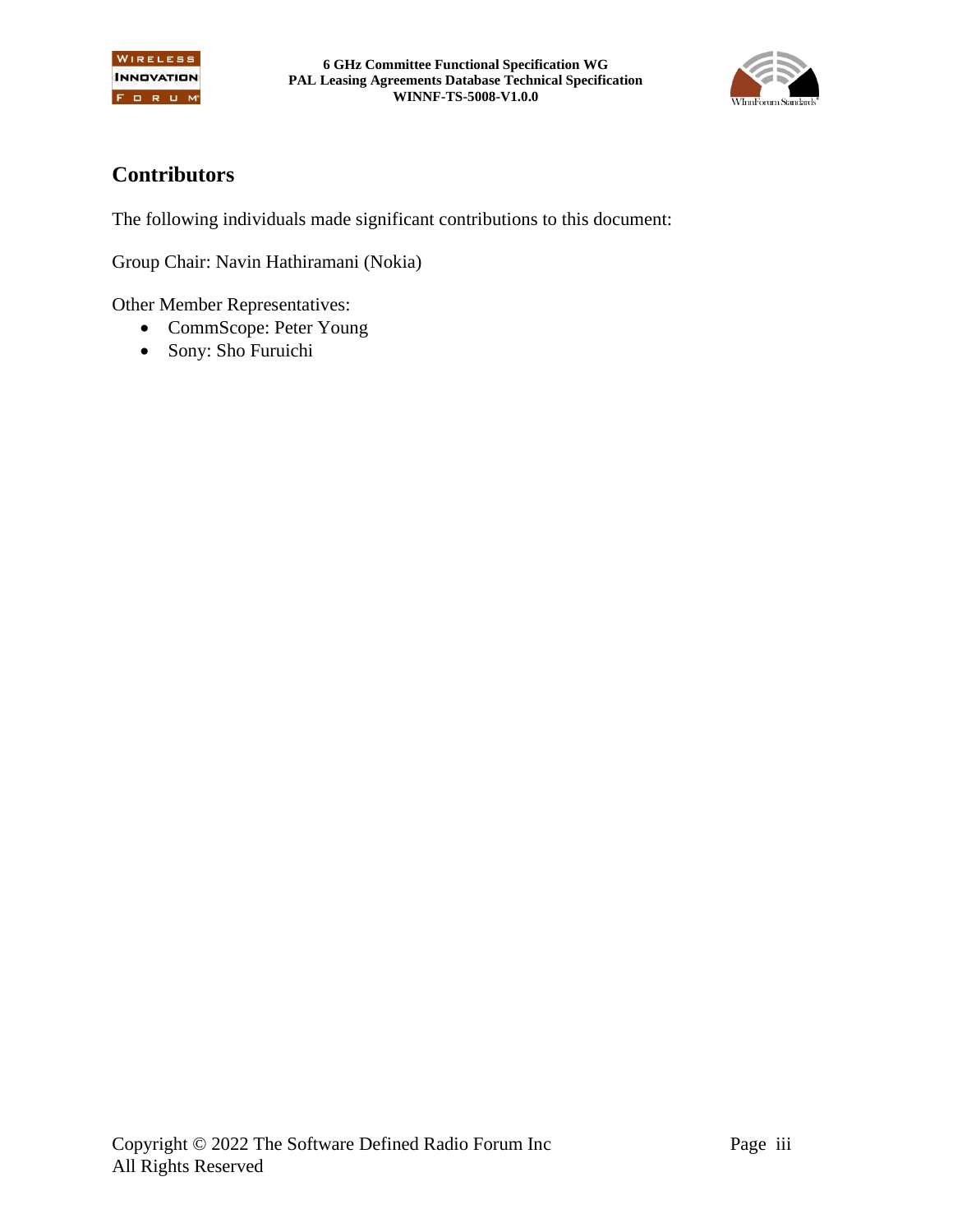

# **6 GHz Supplementary Data Repositories Technical Specification**

#### **1 Introduction and Scope**

In order to address ULS data issues observed by WINNF-RC-1010 [\[n.2\],](#page-4-0) WINNF-TS-1014 [\[n.1\]](#page-4-1) defines the methods to determine the parameters of fixed service receivers required for their protection. As those methods require information that is not recorded in the ULS, a set of Supplementary Data Repositories is needed to assist the AFC Systems.

The scope of this specification is to define the access to, schema and use of different Supplementary Data Repositories which assist AFC Systems in more accurately defining the level of protection required for fixed service receivers.

This version of the specification includes requirements for the following Supplementary Data Repositories:

- 1) FCC Category B1 Antenna Model Listing
- 2) High Performance Antenna Model Listing
- 3) Indoor Radio Unit Listing
- 4) FCC Fixed Service Channelization Repository

### **2 Keywords or Requirements Language**

The key words "required", "shall", "shall not", "should", "should not", "recommended", "may", and "optional" in this document are to be interpreted as described in RFC-2119 [\[n.3\].](#page-5-0) In addition, the key word "conditional" shall be interpreted to mean that the definition is an absolute requirement of this specification only if the stated condition is met.

#### **3 References**

#### **3.1 Normative references**

- <span id="page-4-1"></span>[n.1] WINNF-TS-1014, "Functional Requirements for the U.S. 6 GHz Band under the Control of an AFC System", Wireless Innovation Forum
- <span id="page-4-0"></span>[n.2] WINNF-RC-1010, "Recommendations for Addressing Blank, Uncollected, Erroneous, or Conflicting Database Elements for Incumbent Systems in the U.S. U-NII 5 & 7 Bands for the Purpose of Automated Frequency Coordination Systems", Wireless Innovation Forum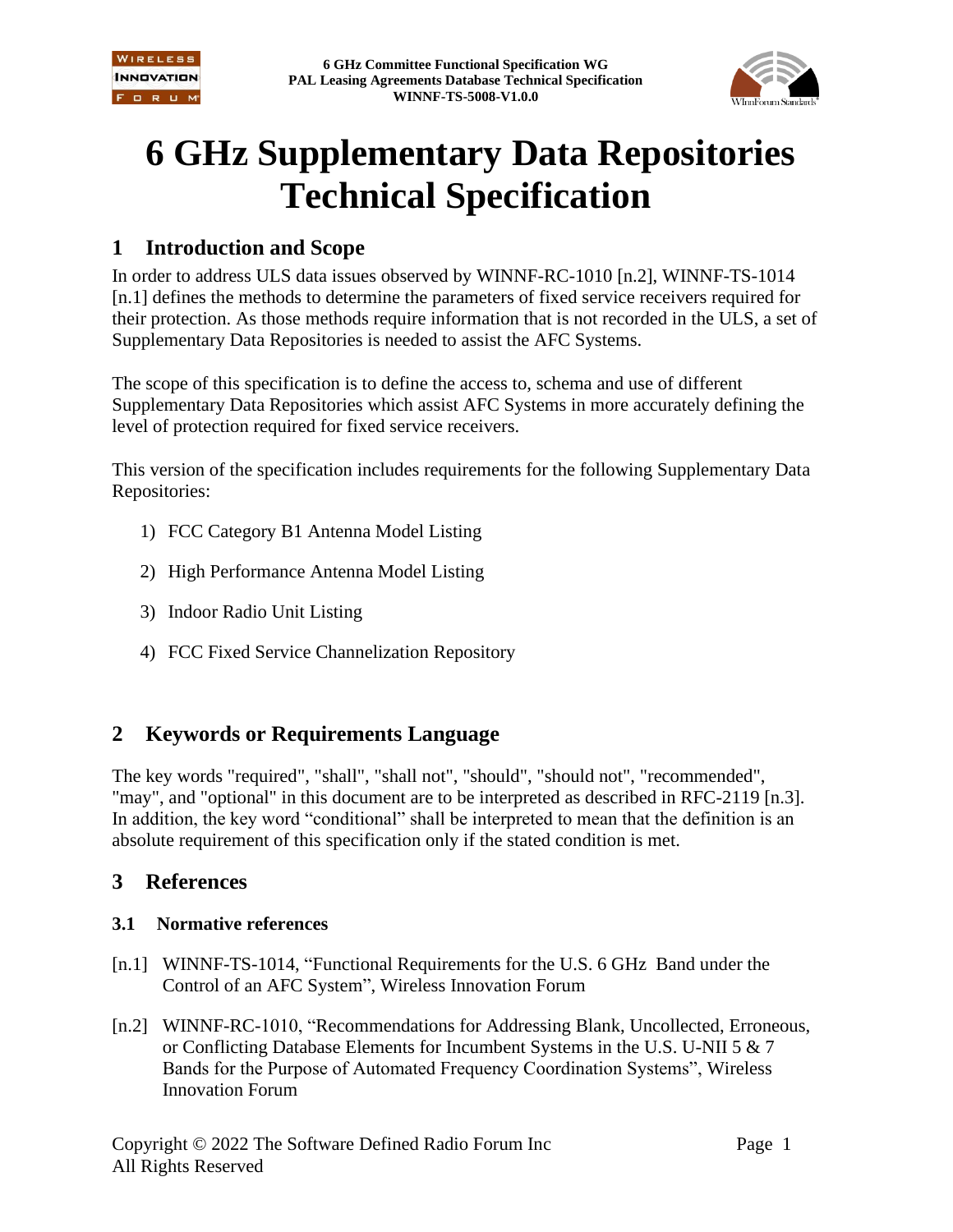

- <span id="page-5-0"></span>[n.3] [RFC-2119,](https://tools.ietf.org/html/rfc2119) "Key words for use in RFCs to Indicate Requirement Levels", March 1997.
- <span id="page-5-2"></span>[n.4] 47 C.F.R. §101.115(b)(2) available at [https://www.ecfr.gov/current/title-47/chapter-](https://www.ecfr.gov/current/title-47/chapter-I/subchapter-D/part-101#101.115)[I/subchapter-D/part-101#101.115.](https://www.ecfr.gov/current/title-47/chapter-I/subchapter-D/part-101#101.115)
- <span id="page-5-1"></span>[n.5] WINNF-6GHZ-0003-V0.0.1 6 GHz Supplementary Data Repository Policy
- <span id="page-5-3"></span>[n.6] ITU Recommendation ITU-R F.699-8, "Reference radiation patterns for fixed wireless system antennas for use in coordination studies and interference assessment in the frequency range from 100 MHz to 86 GHz", available at [https://www.itu.int/rec/R-](https://www.itu.int/rec/R-REC-F.699/en)[REC-F.699/en.](https://www.itu.int/rec/R-REC-F.699/en)
- <span id="page-5-4"></span>[n.7] 47 C.F.R. §101.147 available at https://www.ecfr.gov/current/title-47/section-101.147

#### **4 Definitions and Abbreviations**

Any previously undefined terms and abbreviations first used in the current version of this document are defined below. All previously defined terms and abbreviations are available at [\[n.1\].](#page-4-1)

### **5 Access, Creation, Modification and Use of Supplementary Data Repositories**

This section specifies the following items concerning the Supplementary Data Repositories:

- Access rights
- Record creation and update
- Use of the Repositories

#### **5.1 Access to the Supplementary Data Repositories**

The Supplementary Data Repositories shall have no read access control so that the records in the Supplementary Data Repositories are available to general public.

#### **5.2 Supplementary Data Repository Creation and Update**

Entities, members or individuals that desire to create a new Supplementary Data Repository or modify an existing Supplementary Data Repository shall follow WINNF-6GHZ-0003 [\[n.5\].](#page-5-1)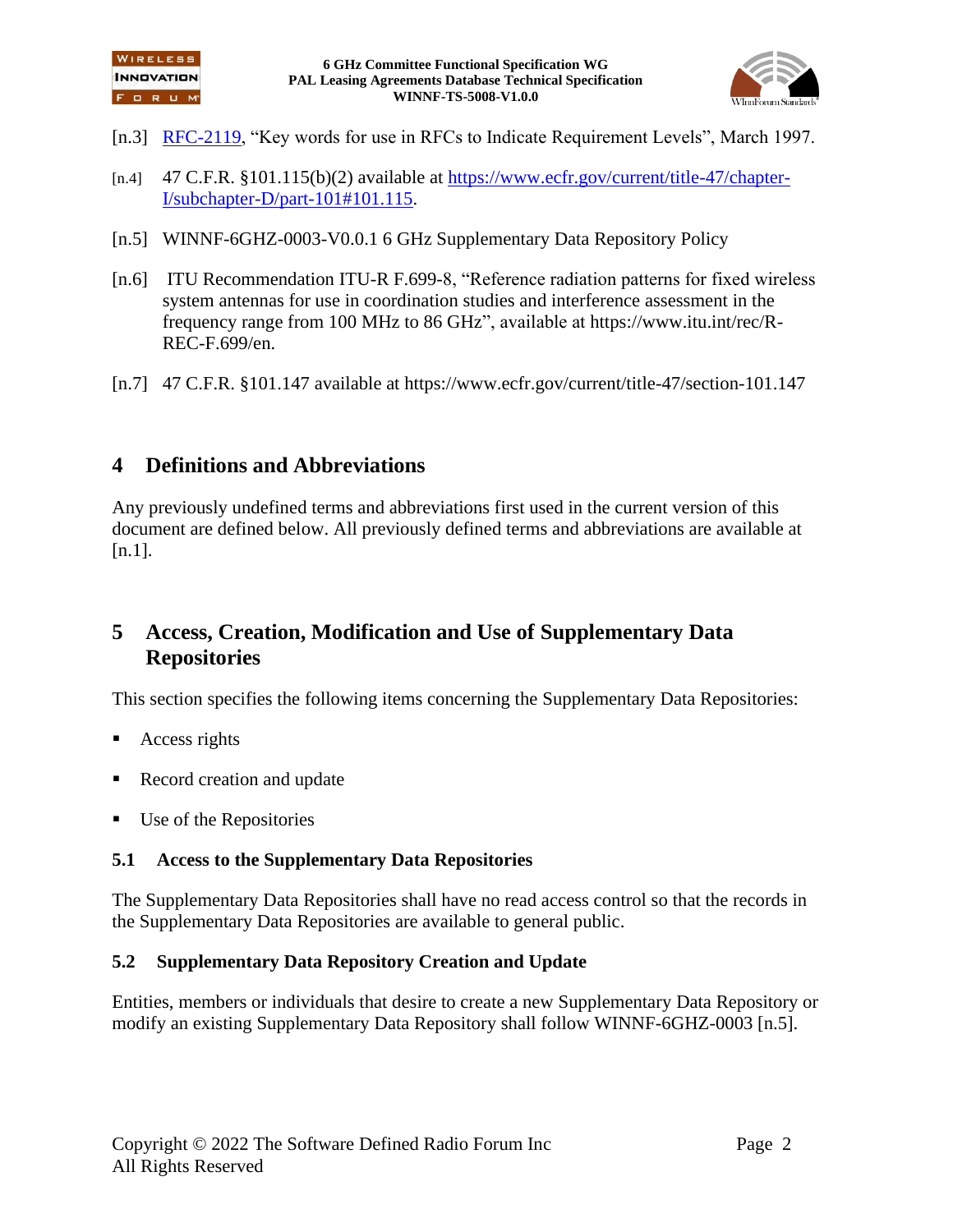

#### **5.3 Use of the Supplementary Data Repositories**

The use of any data recorded in the Supplementary Data Repositories, specified within this document, by AFC Systems is subject to WINF-TS-1014 [\[n.1\].](#page-4-1) Supplementary Data Repositories will be stored at: [https://github.com/Wireless-Innovation-Forum/6-GHz-AFC.](https://github.com/Wireless-Innovation-Forum/6-GHz-AFC)

#### **6 Descriptions of Supplementary Data Repositories**

#### **6.1 General**

This section provides the information about the Supplementary Data Repositories.

#### **6.2 FCC Category B1 Antenna Models Repository**

The FCC Category B1 Antenna Models Repository is designed to be used by the AFC System to determine whether an antenna model provided in the FCC ULS is a Category B1 Antenna as defined by the FCC Rules [\[n.4\]](#page-5-2) for the purpose of determining the radiation pattern envelope according to WINNF-TS-1014 [n.1].

Category B1 Antennas are generally older antennas and are not expected to change much over time based on current usage trends. Regardless, a repository is required to allow for changes, and to provide as complete a list as possible.

#### **6.3 High Performance Antenna Models Repository**

The High Performance Antenna Models Repository is designed to be used by the AFC System to determine whether an antenna model provided in the FCC ULS is a High Performance Antenna as defined by the FCC Rules [\[n.4\]](#page-5-2) for the purpose of determining the radiation pattern envelope according to WINNF-TS-1014 [n.1].

Antennas that are considered high performance not only meet FCC Category A, they also are comparable to the patterns provided by the formulas in ITU-R F.699-[8\[n.6\].](#page-5-3) This repository list is expected to change over time based on current usage trends. This repository is required to allow for changes and to provide as complete a list as possible.

#### **6.4 Indoor Unit Models Repository**

The Indoor Unit Models Repository is designed to be used by the AFC System to determine whether a radio model provided in the FCC ULS is an indoor unit when employing fixed service receiver feeder loss according to WINNF-TS-1014 [n.1].

Indoor unit radios were used exclusively approximately 10 years ago. Since then, outdoor unit radios that have low or no loss between the radio and antenna have become popular. Indoor unit radios, however continue to be developed and sold, so this repository list is expected to change over time based on current usage trends. This repository is required to allow for changes and to provide as complete a list as possible.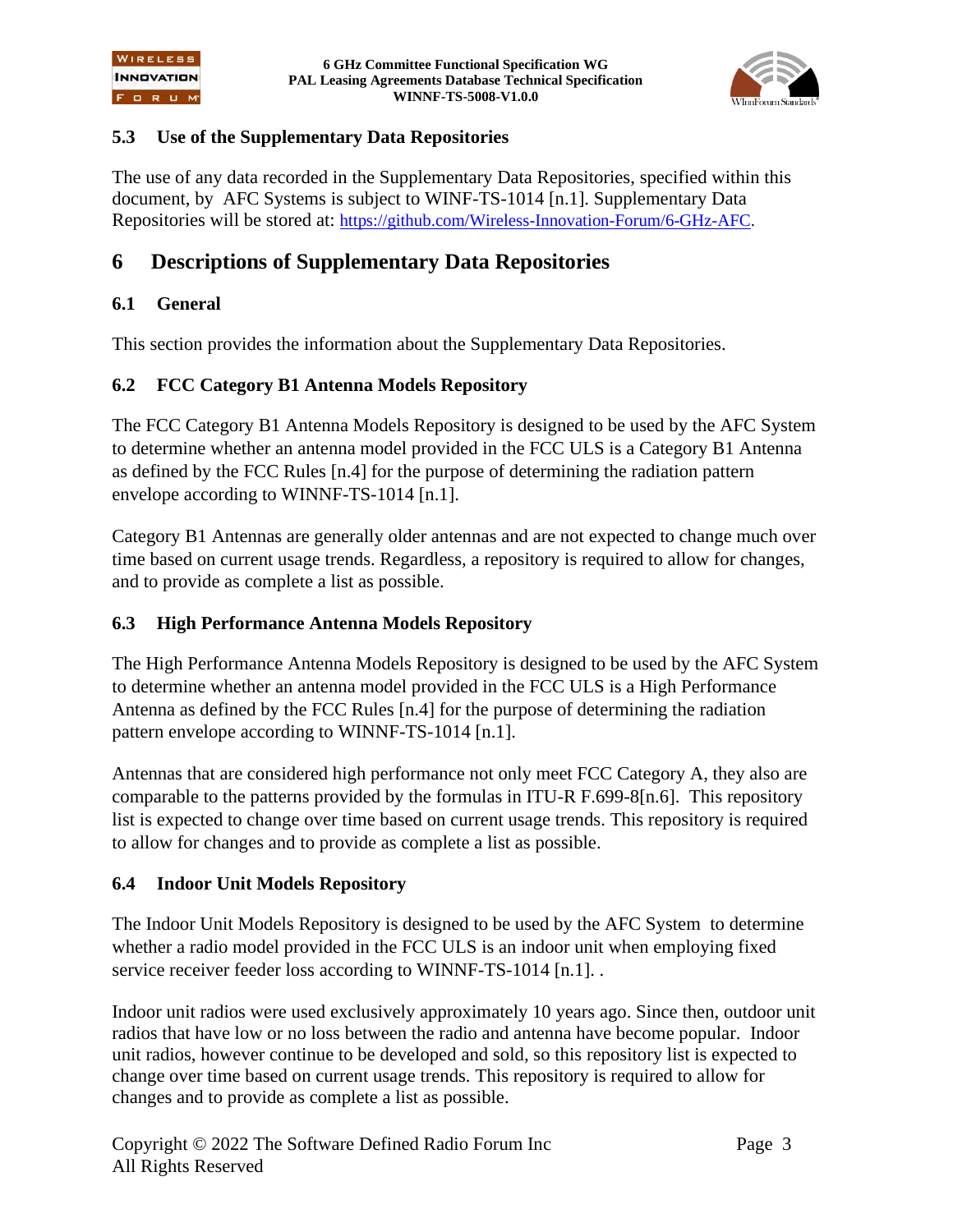

#### **6.5 FCC Fixed Service Channelization Repository**

The FCC Fixed Service Channelization Repository is designed to be used by the AFC System to determine the bandwidth that a fixed service receiver is receiving in the event that it cannot be determined from the FCC ULS record according to WINNF-TS-1014 [n.1].

FCC Rule Part 101.147(i) and 101.147(k) provides a listing of frequencies by authorized bandwidth. The assigned frequency in the FCC ULS for a record may be used to look up the authorized bandwidth. As a convenience, this repository provides a listing of the FCC authorized frequencies by bandwidth and is not expected to change significantly over time.

### **7 Repository Schema**

#### **7.1 General**

The Repository is provided in CSV format.

The first row of the CSV file for each Repository shall contain the Column Names. Each row in the CSV file shall have columns with header values defined in the following table. R/O/C defines whether the value of a column of a CSV file must be fulfilled (Required), must be fulfilled when the specified condition is met (Conditional), or may be fulfilled (Optional).

#### **7.2 Schema of the FCC Category B1 Antenna Models Repository**

| <b>Column Name</b>     | R/O/C    | <b>Column Information</b>                                                                                                                                                                                                                                                                             |
|------------------------|----------|-------------------------------------------------------------------------------------------------------------------------------------------------------------------------------------------------------------------------------------------------------------------------------------------------------|
| manufacturerNormalized | Required | This field is the normalized manufacturer<br>name for the antenna listed in the FCC<br>ULS. This field does not need to match<br>the FCC ULS manufacturer.                                                                                                                                            |
| antennaModelPrefix     | Required | This field provides the normalized<br>antenna model prefix. Any antenna model<br>in the FCC ULS, when converted to upper<br>case and stripped of any characters that<br>are not alpha-numeric $(A-Z, 0-9)$ , that<br>begins with this string shall be considered<br>to be an FCC Category B1 antenna. |
| <b>Notes</b>           | Optional | This optional field may indicate various<br>things for human consumption, including<br>the source of the data and/or the<br>contributor.                                                                                                                                                              |

#### **Table 1: Schema of the FCC Category B1 Antenna Models Repository**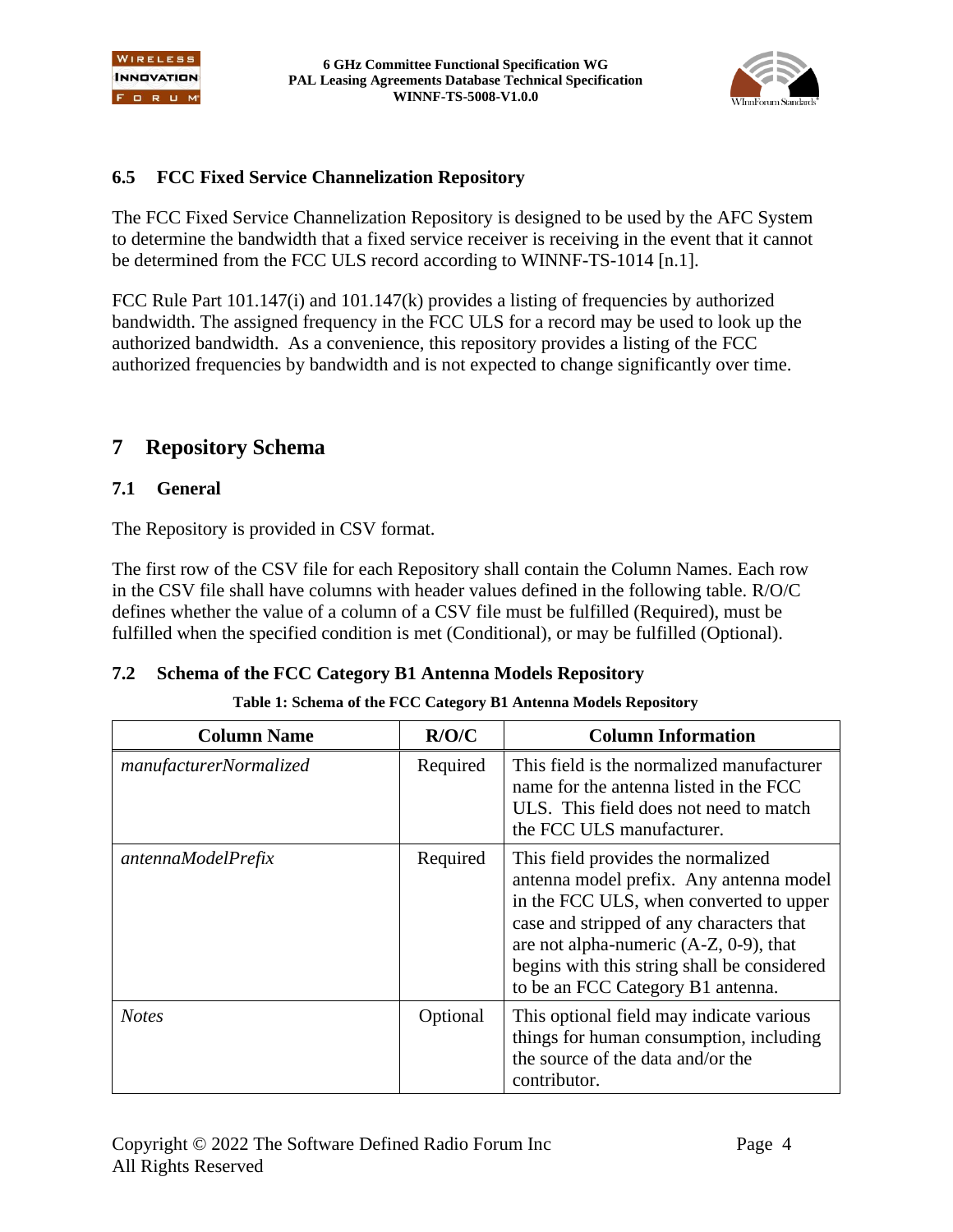

**6 GHz Committee Functional Specification WG PAL Leasing Agreements Database Technical Specification WINNF-TS-5008-V1.0.0**

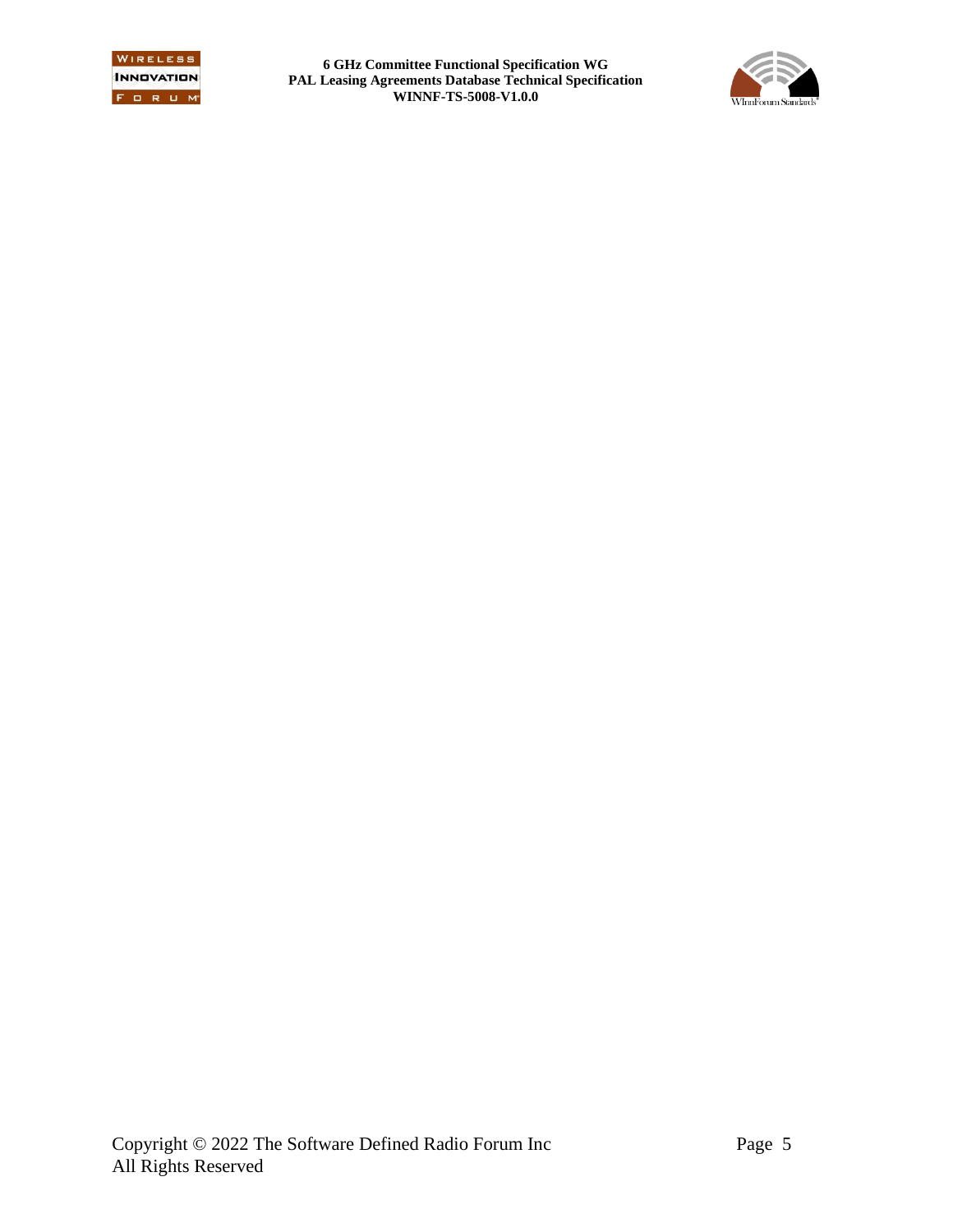



#### **7.3 Schema of the High-Performance Antenna Models Repository**

#### **Table 2: Schema of the High-Performance Antenna Models Repository**

| <b>Column Name</b>     | R/O/C    | <b>Column Information</b>                                                                                                                                                                                                                                                                                                                                                                                            |
|------------------------|----------|----------------------------------------------------------------------------------------------------------------------------------------------------------------------------------------------------------------------------------------------------------------------------------------------------------------------------------------------------------------------------------------------------------------------|
| manufacturerNormalized | Required | This field is the normalized manufacturer<br>name for the antenna listed in the FCC<br>ULS. This field does not need to match<br>the FCC ULS manufacturer.                                                                                                                                                                                                                                                           |
| antennaModelPrefix     | Required | This field provides the normalized<br>antenna model prefix. Any antenna model<br>in the FCC ULS, when converted to upper<br>case and stripped of any characters that<br>are not alpha-numeric $(A-Z, 0-9)$ , that<br>begins with this string shall be a high-<br>performance antenna that meets both the<br>FCC Category A and are comparable to<br>the patterns provided by the formulas in<br>ITU-R F.699-8 [n.6]. |
| <b>Notes</b>           | Optional | This optional field may indicate various<br>things for human consumption, including<br>the source of the data and/or the<br>contributor.                                                                                                                                                                                                                                                                             |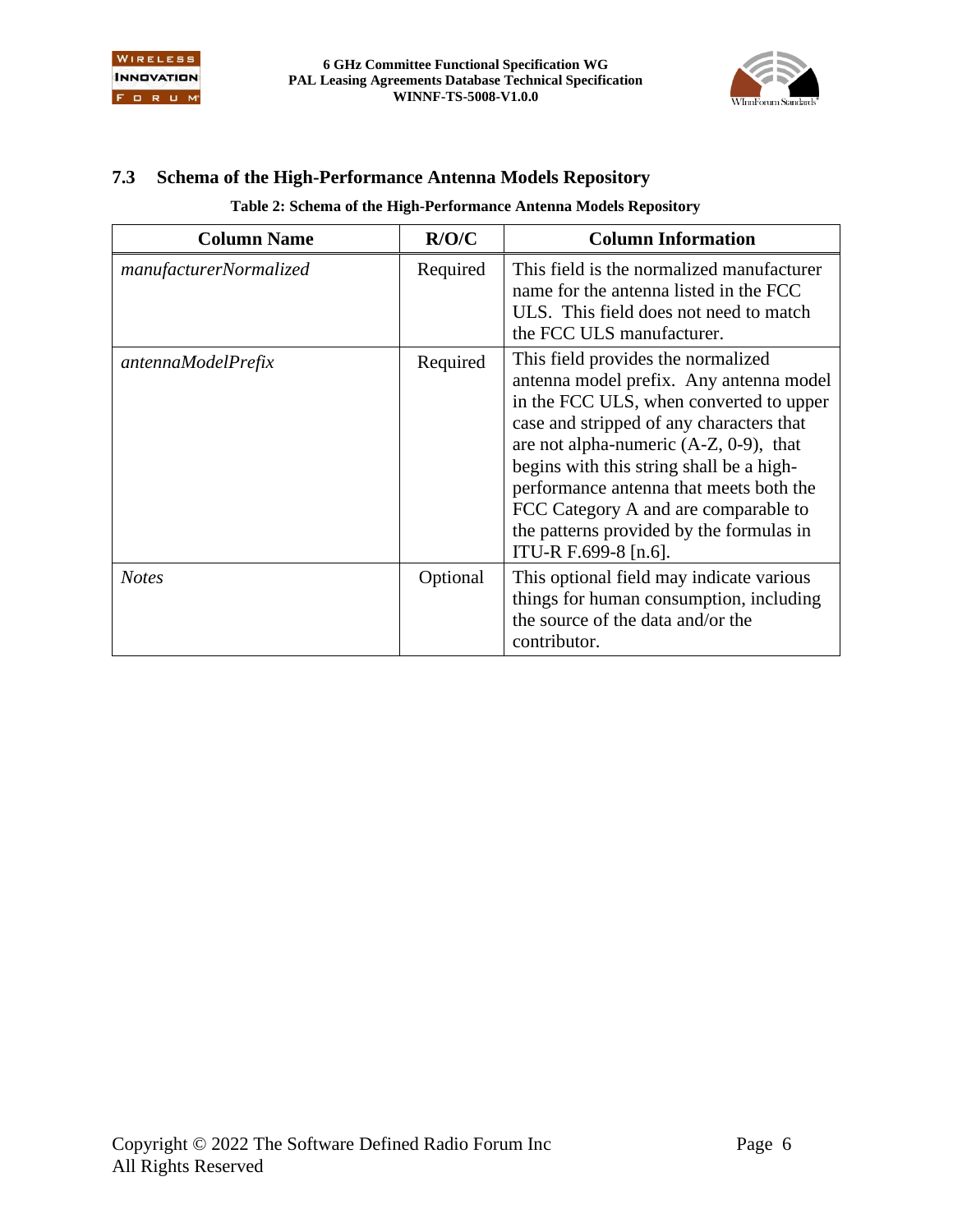



#### **7.4 Schema of the Indoor Unit Models Repository**

#### **Table 3: Schema of the Indoor Unit Models Repository**

| <b>Column Name</b>     | R/O/C    | <b>Column Information</b>                                                                                                                                                                                                                                                          |
|------------------------|----------|------------------------------------------------------------------------------------------------------------------------------------------------------------------------------------------------------------------------------------------------------------------------------------|
| manufacturerNormalized | Required | This field is the normalized manufacturer<br>name for the radio listed in the FCC ULS.<br>This field does not need to match the FCC<br>ULS manufacturer.                                                                                                                           |
| radioModelPrefix       | Required | This field provides the normalized radio<br>model prefix. Any radio model in the<br>FCC ULS, when converted to upper case<br>and stripped of any characters that are not<br>alpha-numeric (A-Z, 0-9), that begins<br>with this string shall be considered an<br>indoor radio unit. |
| <b>Notes</b>           | Optional | This optional field may indicate various<br>things for human consumption, including<br>the source of the data and/or the<br>contributor.                                                                                                                                           |

#### **7.5 Schema of the FCC Fixed Service Channelization Repository**

#### **Table 4: Schema of the FCC Fixed Service Channelization Repository**

| <b>Column Name</b> | R/O/C    | <b>Column Information</b>                                                                                                                |
|--------------------|----------|------------------------------------------------------------------------------------------------------------------------------------------|
| channelFrequency   | Required | This field is the center frequency in MHz<br>of the channel listed in section 101.147 (i)<br>and $(k)$ of the FCC Rules [n.7].           |
| channelBandwidth   | Required | This field provides the maximum<br>bandwidth based onthe FCC Rules for the<br>center frequency in MHz [n.7].                             |
| <b>Notes</b>       | Optional | This optional field may indicate various<br>things for human consumption, including<br>the source of the data and/or the<br>contributor. |